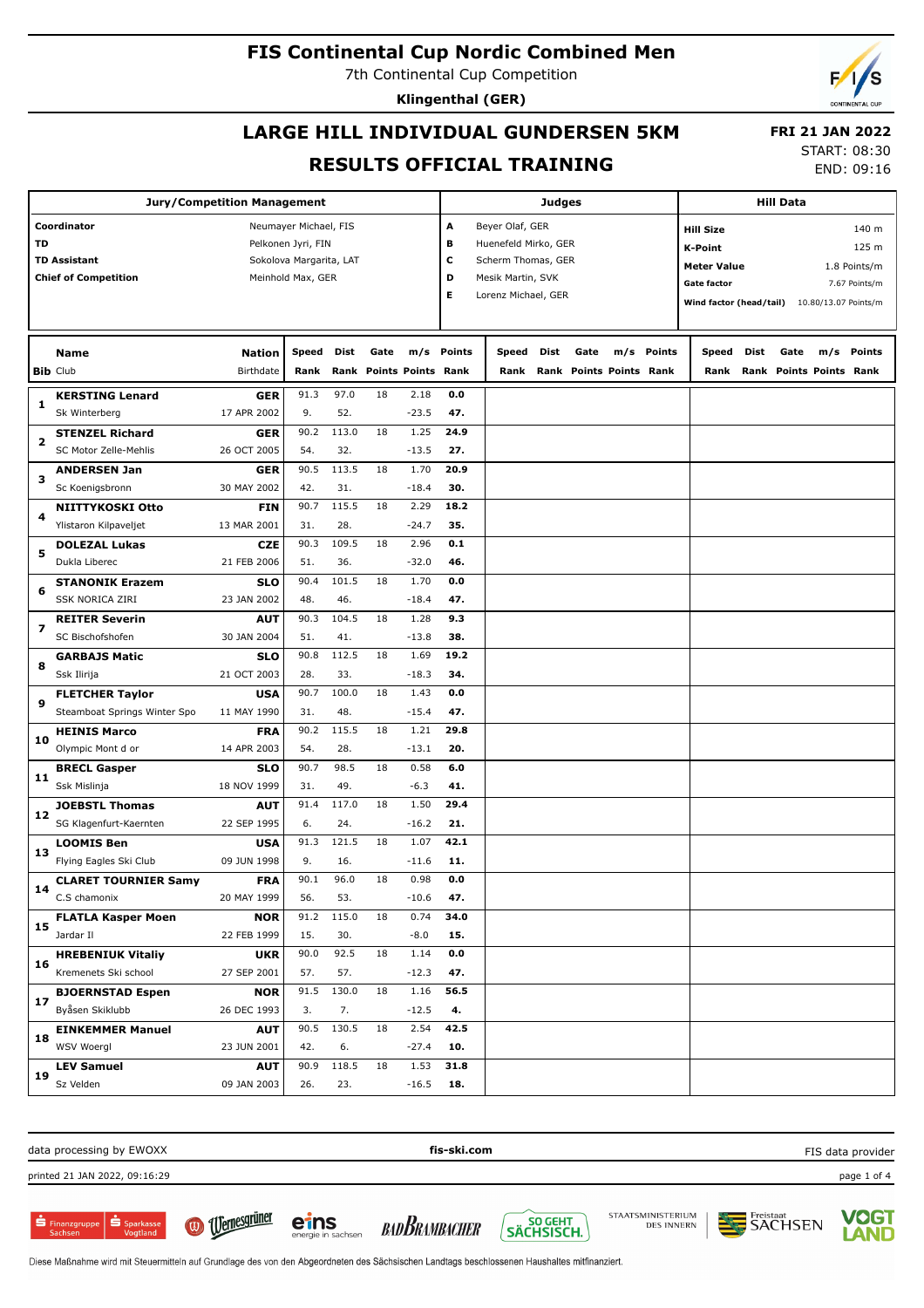7th Continental Cup Competition

**Klingenthal (GER)**

### **LARGE HILL INDIVIDUAL GUNDERSEN 5KM RESULTS OFFICIAL TRAINING**

 **FRI 21 JAN 2022**

## START: 08:30

 $END: 09.16$ 

|    |                               |             |       |       |        |                           |             |       |      |                         |       |      |                         |     | LIVU. UJ.IU       |
|----|-------------------------------|-------------|-------|-------|--------|---------------------------|-------------|-------|------|-------------------------|-------|------|-------------------------|-----|-------------------|
|    | Name                          | Nation      | Speed | Dist  | Gate   |                           | m/s Points  | Speed | Dist | Gate<br>m/s Points      | Speed | Dist | Gate                    | m/s | Points            |
|    | <b>Bib Club</b>               | Birthdate   | Rank  | Rank  |        | <b>Points Points Rank</b> |             | Rank  |      | Rank Points Points Rank | Rank  |      | Rank Points Points Rank |     |                   |
|    | <b>SHUMBARETS Oleksandr</b>   | <b>UKR</b>  | 89.4  | 97.5  | 18     | 1.64                      | 0.0         |       |      |                         |       |      |                         |     |                   |
| 20 | Kremenets Ski school          | 17 SEP 2001 | 59.   | 51.   |        | $-17.7$                   | 47.         |       |      |                         |       |      |                         |     |                   |
|    | <b>VRBEK Uros</b>             | <b>SLO</b>  | 90.4  | 95.0  | 18     | 1.39                      | 0.0         |       |      |                         |       |      |                         |     |                   |
| 21 | Ssk Smartno na pohorju        | 01 APR 2003 | 48.   | 54.   |        | $-15.0$                   | 47.         |       |      |                         |       |      |                         |     |                   |
|    | <b>ROCHAT Tom</b>             | <b>FRA</b>  | 90.3  | 87.5  | 18     | 1.41                      | 0.0         |       |      |                         |       |      |                         |     |                   |
| 22 | Ski Club xonrupt              | 20 JAN 2003 | 51.   | 59.   |        | $-15.2$                   | 47.         |       |      |                         |       |      |                         |     |                   |
|    | <b>TILLER Simen</b>           | <b>NOR</b>  | 91.4  | 131.5 | 18     | 1.25                      | 58.2        |       |      |                         |       |      |                         |     |                   |
| 23 | Moelven                       | 26 NOV 1995 | 6.    | 5.    |        | $-13.5$                   | 2.          |       |      |                         |       |      |                         |     |                   |
|    | <b>MILANIN Aleksandr</b>      | <b>RUS</b>  | 90.5  | 109.0 | 18     | 1.09                      | 19.4        |       |      |                         |       |      |                         |     |                   |
| 24 | Moscow UOR2                   | 17 MAR 2000 | 42.   | 38.   |        | $-11.8$                   | 33.         |       |      |                         |       |      |                         |     |                   |
|    | <b>GOOD Jasper</b>            | <b>USA</b>  | 90.8  | 120.0 | 18     | 1.80                      | 31.6        |       |      |                         |       |      |                         |     |                   |
| 25 | Steamboat Springs Winter Spo  | 10 MAY 1996 | 28.   | 19.   |        | $-19.4$                   | 19.         |       |      |                         |       |      |                         |     |                   |
|    | KARHUMAA Waltteri             | <b>FIN</b>  | 90.5  | 104.5 | 18     | 2.01                      | 1.4         |       |      |                         |       |      |                         |     |                   |
| 26 | Ounasvaara Ski club           | 07 JUN 2002 | 42.   | 41.   |        | $-21.7$                   | 45.         |       |      |                         |       |      |                         |     |                   |
|    | <b>ANDREWS Grant</b>          | <b>USA</b>  | 90.5  | 116.0 | 18     | 2.23                      | 19.7        |       |      |                         |       |      |                         |     |                   |
| 27 | Steamboat Springs Winter Spo  | 03 DEC 1997 | 42.   | 26.   |        | $-24.1$                   | 32.         |       |      |                         |       |      |                         |     |                   |
|    | <b>HUETTEL Simon</b>          | <b>GER</b>  | 90.7  | 119.0 | 18     | 1.89                      | 28.8        |       |      |                         |       |      |                         |     |                   |
| 28 | Wsv 1922 Weissenstadt         | 04 AUG 1999 | 31.   | 21.   |        | $-20.4$                   | 22.         |       |      |                         |       |      |                         |     |                   |
|    | <b>AHTAVA Rasmus</b>          | <b>FIN</b>  | 90.7  | 101.0 | 18     | 1.91                      | 0.0         |       |      |                         |       |      |                         |     |                   |
| 29 | Vuokattisport Club            | 14 MAR 2001 | 31.   | 47.   |        | $-20.6$                   | 47.         |       |      |                         |       |      |                         |     |                   |
|    | <b>MASTIEV Samir</b>          | <b>RUS</b>  | 90.0  | 102.5 | 18     | 1.81                      | 0.0         |       |      |                         |       |      |                         |     |                   |
| 30 | Ekaterinburg Dinamo           | 13 JAN 1993 | 57.   | 44.   |        | $-19.5$                   | 47.         |       |      |                         |       |      |                         |     |                   |
|    | <b>SOMMERFELDT Tristan</b>    | <b>GER</b>  | 90.6  | 103.5 | 18     | 1.40                      | 6.2         |       |      |                         |       |      |                         |     |                   |
| 31 | Wsc Erzgebirge oberwiesenthal | 16 DEC 2004 | 39.   | 43.   |        | $-15.1$                   | 40.         |       |      |                         |       |      |                         |     |                   |
|    | <b>PARK Jeun</b>              | <b>KOR</b>  | 91.2  | 108.0 | 18     | 0.75                      | 21.3        |       |      |                         |       |      |                         |     |                   |
| 32 |                               | 11 MAR 1993 | 15.   | 40.   |        | $-8.1$                    | 29.         |       |      |                         |       |      |                         |     |                   |
|    | <b>SIMEK Jan</b>              | <b>CZE</b>  | 91.3  | 93.0  | 18     | 0.78                      | 0.0         |       |      |                         |       |      |                         |     |                   |
| 33 | Dukla Liberec                 | 01 JUL 2003 | 9.    | 55.   |        | $-8.4$                    | 47.         |       |      |                         |       |      |                         |     |                   |
|    | <b>SKAARSET Lars Ivar</b>     | <b>NOR</b>  | 90.6  | 126.0 | 18     | 0.74                      | 53.8        |       |      |                         |       |      |                         |     |                   |
| 34 | Soere Aal il                  | 05 JAN 1998 | 39.   | 11.   |        | $-8.0$                    | 5.          |       |      |                         |       |      |                         |     |                   |
|    | <b>PASICHNYK Viktor</b>       | <b>UKR</b>  | 90.6  | 93.0  | 18     | 0.49                      | 0.0         |       |      |                         |       |      |                         |     |                   |
| 35 | Kremenets Ski School          | 02 DEC 1992 | 39.   | 55.   |        | $-5.3$                    | 47.         |       |      |                         |       |      |                         |     |                   |
|    | TYRODE Mael                   | <b>FRA</b>  | 91.3  | 111.0 | 18     | 1.11                      | 22.8        |       |      |                         |       |      |                         |     |                   |
| 36 | S.C les fourgs                | 31 JUL 2000 | 9.    | 34.   |        | $-12.0$                   | 28.         |       |      |                         |       |      |                         |     |                   |
|    | <b>MACH Simon</b>             | GER         | 91.2  | 102.0 | 19     | 1.19                      | 2.2         |       |      |                         |       |      |                         |     |                   |
| 37 | Tsv Buchenberg                | 20 OCT 2002 | 15.   | 45.   | $-3.5$ | $-12.9$                   | 43.         |       |      |                         |       |      |                         |     |                   |
| 38 | <b>PAEAEKKOENEN Jesse</b>     | <b>FIN</b>  | 91.0  | 98.5  | 19     | 0.08                      | 7.9         |       |      |                         |       |      |                         |     |                   |
|    | Puijo Skiclub                 | 11 MAR 1999 | 22.   | 49.   | $-3.5$ | $-0.9$                    | 39.         |       |      |                         |       |      |                         |     |                   |
| 39 | <b>GALUNIN Artem</b>          | <b>RUS</b>  | 91.0  | 116.0 | 19     | 1.33                      | 25.9        |       |      |                         |       |      |                         |     |                   |
|    | Nizhny Novgorod               | 08 OCT 1999 | 22.   | 26.   | $-3.5$ | $-14.4$                   | 25.         |       |      |                         |       |      |                         |     |                   |
|    | <b>MALACINSKI Niklas</b>      | <b>USA</b>  | 91.3  | 121.5 | 19     | 2.10                      | 27.5        |       |      |                         |       |      |                         |     |                   |
| 40 | Steamboat Springs Winter Spo  | 07 DEC 2003 | 9.    | 16.   | $-3.5$ | $-22.7$                   | 23.         |       |      |                         |       |      |                         |     |                   |
| 41 | <b>FRANK Christian</b>        | <b>GER</b>  | 91.4  | 129.5 | 19     | 1.42                      | 49.3        |       |      |                         |       |      |                         |     |                   |
|    | Sk Berchtesgaden              | 17 JUN 2001 | 6.    | 9.    | $-3.5$ | $-15.3$                   | 6.          |       |      |                         |       |      |                         |     |                   |
| 42 | <b>HAHN Martin</b>            | <b>GER</b>  | 91.1  | 108.5 | 19     | 2.29                      | 2.1         |       |      |                         |       |      |                         |     |                   |
|    | VSC Klingenthal               | 06 MAY 1997 | 20.   | 39.   | $-3.5$ | $-24.7$                   | 44.         |       |      |                         |       |      |                         |     |                   |
| 43 | <b>KONVALINKA Jiri</b>        | <b>CZE</b>  | 90.7  | 134.5 | 19     | 2.60                      | 45.5        |       |      |                         |       |      |                         |     |                   |
|    | Dukla Liberec                 | 27 NOV 2004 | 31.   | 3.    | $-3.5$ | $-28.1$                   | 8.          |       |      |                         |       |      |                         |     |                   |
|    | data processing by EWOXX      |             |       |       |        |                           | fis-ski.com |       |      |                         |       |      |                         |     | FIS data provider |

printed 21 JAN 2022, 09:16:29 page 2 of 4

 $\dot{\mathbf{S}}$  Sparkas  $\frac{1}{\sqrt{2}}$  Finanzgruppe









eins

BADBRAMBACHER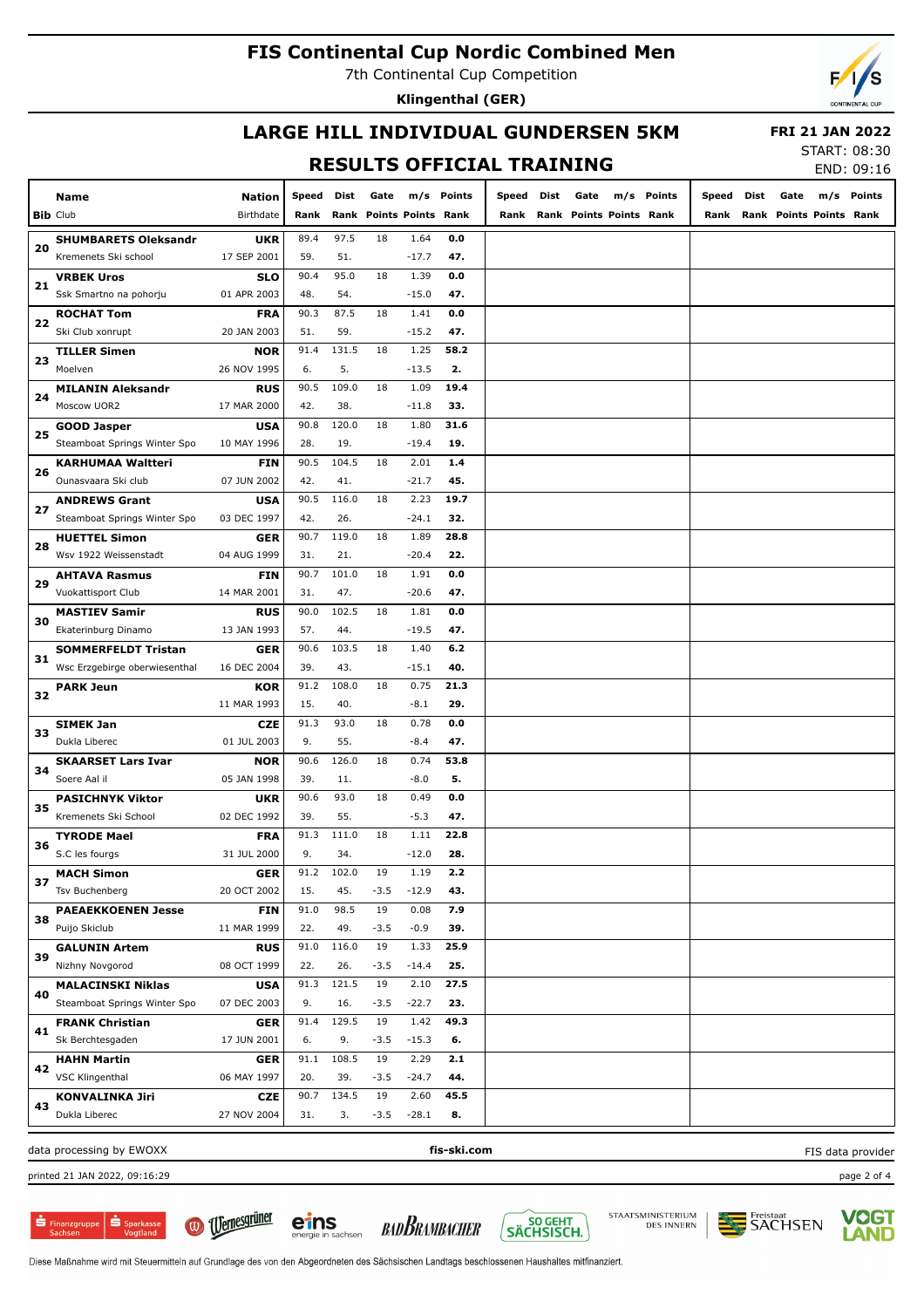7th Continental Cup Competition

**Klingenthal (GER)**

## **LARGE HILL INDIVIDUAL GUNDERSEN 5KM**

 **FRI 21 JAN 2022**  $57107.00.20$ 

## **RESULTS OFFICIAL TRAINING**

| 51ART: 08:30 |            |
|--------------|------------|
|              | END: 09:16 |

|    | <b>Name</b>                   | <b>Nation</b> | Speed | Dist  | Gate                         |         | m/s Points | Speed | Dist | Gate |                              | m/s Points | Speed | Dist | Gate | m/s Points                   |
|----|-------------------------------|---------------|-------|-------|------------------------------|---------|------------|-------|------|------|------------------------------|------------|-------|------|------|------------------------------|
|    | <b>Bib</b> Club               | Birthdate     |       |       | Rank Rank Points Points Rank |         |            |       |      |      | Rank Rank Points Points Rank |            |       |      |      | Rank Rank Points Points Rank |
|    | <b>SCHUMANN Stephen</b>       | <b>USA</b>    |       |       |                              |         |            |       |      |      |                              |            |       |      |      |                              |
| 44 | Park City Ski and Snowboard   | 14 MAR 2000   |       |       |                              |         |            |       |      |      |                              |            |       |      |      |                              |
| 45 | <b>BARKOV Viacheslav</b>      | <b>RUS</b>    | 91.3  | 121.0 | 19                           | 3.09    | 15.9       |       |      |      |                              |            |       |      |      |                              |
|    | SDUSHOR UOR 2 MOSCOW          | 28 FEB 1992   | 9.    | 18.   | $-3.5$                       | $-33.4$ | 36.        |       |      |      |                              |            |       |      |      |                              |
| 46 | <b>RAINER Marc Luis</b>       | <b>AUT</b>    | 91.1  | 129.0 | 19                           | 2.91    | 32.3       |       |      |      |                              |            |       |      |      |                              |
|    | SK Saalfelden-Salzburg        | 22 SEP 1999   | 20.   | 10.   | $-3.5$                       | $-31.4$ | 17.        |       |      |      |                              |            |       |      |      |                              |
| 47 | <b>SIEGEMUND Nick</b>         | <b>GER</b>    | 91.0  | 119.5 | 19                           | 2.45    | 20.1       |       |      |      |                              |            |       |      |      |                              |
|    | Vsc Klingenthal               | 12 AUG 2000   | 22.   | 20.   | $-3.5$                       | $-26.5$ | 31.        |       |      |      |                              |            |       |      |      |                              |
| 48 | <b>BURAAS Lars</b>            | <b>NOR</b>    | 91.2  | 126.0 | 19                           | 1.84    | 38.4       |       |      |      |                              |            |       |      |      |                              |
|    | Hurdal IL                     | 17 JAN 1995   | 15.   | 11.   | $-3.5$                       | $-19.9$ | 13.        |       |      |      |                              |            |       |      |      |                              |
| 49 | <b>MUELLER Pascal</b>         | SUI           | 91.2  | 125.5 | 19                           | 1.80    | 38.0       |       |      |      |                              |            |       |      |      |                              |
|    | Einsiedeln                    | 17 JUL 2001   | 15.   | 13.   | $-3.5$                       | $-19.4$ | 14.        |       |      |      |                              |            |       |      |      |                              |
| 50 | <b>MAZURCHUK Dmytro</b>       | <b>UKR</b>    | 90.4  | 111.0 | 19                           | 0.55    | 25.4       |       |      |      |                              |            |       |      |      |                              |
|    | Kremenets Ski school          | 19 JAN 1999   | 48.   | 34.   | $-3.5$                       | $-5.9$  | 26.        |       |      |      |                              |            |       |      |      |                              |
| 51 | <b>KOLB Florian</b>           | <b>AUT</b>    | 91.6  | 135.5 | 19                           | 1.71    | 56.9       |       |      |      |                              |            |       |      |      |                              |
|    | Nordic Team Absam             | 24 NOV 2001   | 2.    | 2.    | $-3.5$                       | $-18.5$ | з.         |       |      |      |                              |            |       |      |      |                              |
| 52 | <b>SHUMATE Jared</b>          | <b>USA</b>    | 90.7  | 124.0 | 19                           | 1.32    | 40.4       |       |      |      |                              |            |       |      |      |                              |
|    | Park City Ski and Snowboard   | 06 MAR 1999   | 31.   | 15.   | $-3.5$                       | $-14.3$ | 12.        |       |      |      |                              |            |       |      |      |                              |
| 53 | <b>OESTVOLD Sebastian</b>     | <b>NOR</b>    | 91.0  | 139.5 | 19                           | 1.68    | 64.5       |       |      |      |                              |            |       |      |      |                              |
|    | Lensbygda Sportsklubb         | 30 JAN 2002   | 22.   | 1.    | $-3.5$                       | $-18.1$ | 1.         |       |      |      |                              |            |       |      |      |                              |
| 54 | <b>OBERMEYR Fabio</b>         | <b>AUT</b>    | 90.5  | 109.5 | 19                           | 2.43    | 2.4        |       |      |      |                              |            |       |      |      |                              |
|    | <b>WSC Bad Mitterndorf</b>    | 08 AUG 2000   | 42.   | 36.   | $-3.5$                       | $-26.2$ | 42.        |       |      |      |                              |            |       |      |      |                              |
| 55 | <b>SKOGLUND Andreas</b>       | <b>NOR</b>    | 90.7  | 134.5 | 19                           | 2.66    | 44.9       |       |      |      |                              |            |       |      |      |                              |
|    | Molde Og omegn if             | 22 MAR 2001   | 31.   | 3.    | $-3.5$                       | $-28.7$ | 9.         |       |      |      |                              |            |       |      |      |                              |
| 56 | <b>OFTEBRO Einar Luraas</b>   | <b>NOR</b>    | 90.9  | 92.0  | 19                           | 2.16    | 0.0        |       |      |      |                              |            |       |      |      |                              |
|    | Jardar II                     | 06 AUG 1998   | 26.   | 58.   | $-3.5$                       | $-23.3$ | 47.        |       |      |      |                              |            |       |      |      |                              |
| 57 | <b>RETTENEGGER Thomas</b>     | <b>AUT</b>    | 91.5  | 125.0 | 19                           | 2.20    | 32.7       |       |      |      |                              |            |       |      |      |                              |
|    | TSU St. Veit im Pongau-Salzbu | 05 FEB 2000   | 3.    | 14.   | $-3.5$                       | $-23.8$ | 16.        |       |      |      |                              |            |       |      |      |                              |
| 58 | <b>THANNHEIMER Wendelin</b>   | <b>GER</b>    | 91.5  | 119.0 | 19                           | 1.70    | 27.3       |       |      |      |                              |            |       |      |      |                              |
|    | Sc Oberstdorf                 | 25 NOV 1999   | 3.    | 21.   | $-3.5$                       | $-18.4$ | 24.        |       |      |      |                              |            |       |      |      |                              |
| 59 | <b>MACH David</b>             | <b>GER</b>    | 90.8  | 116.5 | 19                           | 2.60    | 13.1       |       |      |      |                              |            |       |      |      |                              |
|    | <b>Tsv Buchenberg</b>         | 14 MAY 2000   | 28.   | 25.   | $-3.5$                       | $-28.1$ | 37.        |       |      |      |                              |            |       |      |      |                              |
| 60 | <b>LANGE Jakob</b>            | <b>GER</b>    | 91.8  | 130.0 | 19                           | 1.79    | 46.2       |       |      |      |                              |            |       |      |      |                              |
|    | WSV Kiefersfelden             | 05 AUG 1995   | 1.    | 7.    | $-3.5$                       | $-19.3$ | 7.         |       |      |      |                              |            |       |      |      |                              |

| <b>Weather Information</b> |          |           |          |                 |              |      |      |  |  |  |  |  |
|----------------------------|----------|-----------|----------|-----------------|--------------|------|------|--|--|--|--|--|
|                            |          | Snow      | Air      | <b>Humidity</b> | Wind $[m/s]$ |      |      |  |  |  |  |  |
|                            | Weather  | [°C]      | [°C]     | [%]             | Min          | Avg  | Max  |  |  |  |  |  |
| Training 1                 | overcast | -<br>$-1$ | $\sim$ . | 92              | 0.08         | 1.63 | 3.09 |  |  |  |  |  |

| data processing by EWOXX      |                                                                                                                                               |                            | fis-ski.com          |         | FIS data provider                      |                |                      |  |  |  |  |  |  |
|-------------------------------|-----------------------------------------------------------------------------------------------------------------------------------------------|----------------------------|----------------------|---------|----------------------------------------|----------------|----------------------|--|--|--|--|--|--|
| printed 21 JAN 2022, 09:16:29 |                                                                                                                                               |                            |                      |         |                                        |                | page 3 of 4          |  |  |  |  |  |  |
| Simanzgruppe Sparkasse        | (a) Uernesgrüner                                                                                                                              | etns<br>energie in sachsen | <b>BADBRAMBACHER</b> | SÖ GEHT | STAATSMINISTERIUM<br><b>DES INNERN</b> | <b>SACHSEN</b> | <b>VOGT<br/>LAND</b> |  |  |  |  |  |  |
|                               | Diese Maßnahme wird mit Steuermitteln auf Grundlage des von den Abgeordneten des Sächsischen Landtags beschlossenen Haushaltes mitfinanziert. |                            |                      |         |                                        |                |                      |  |  |  |  |  |  |